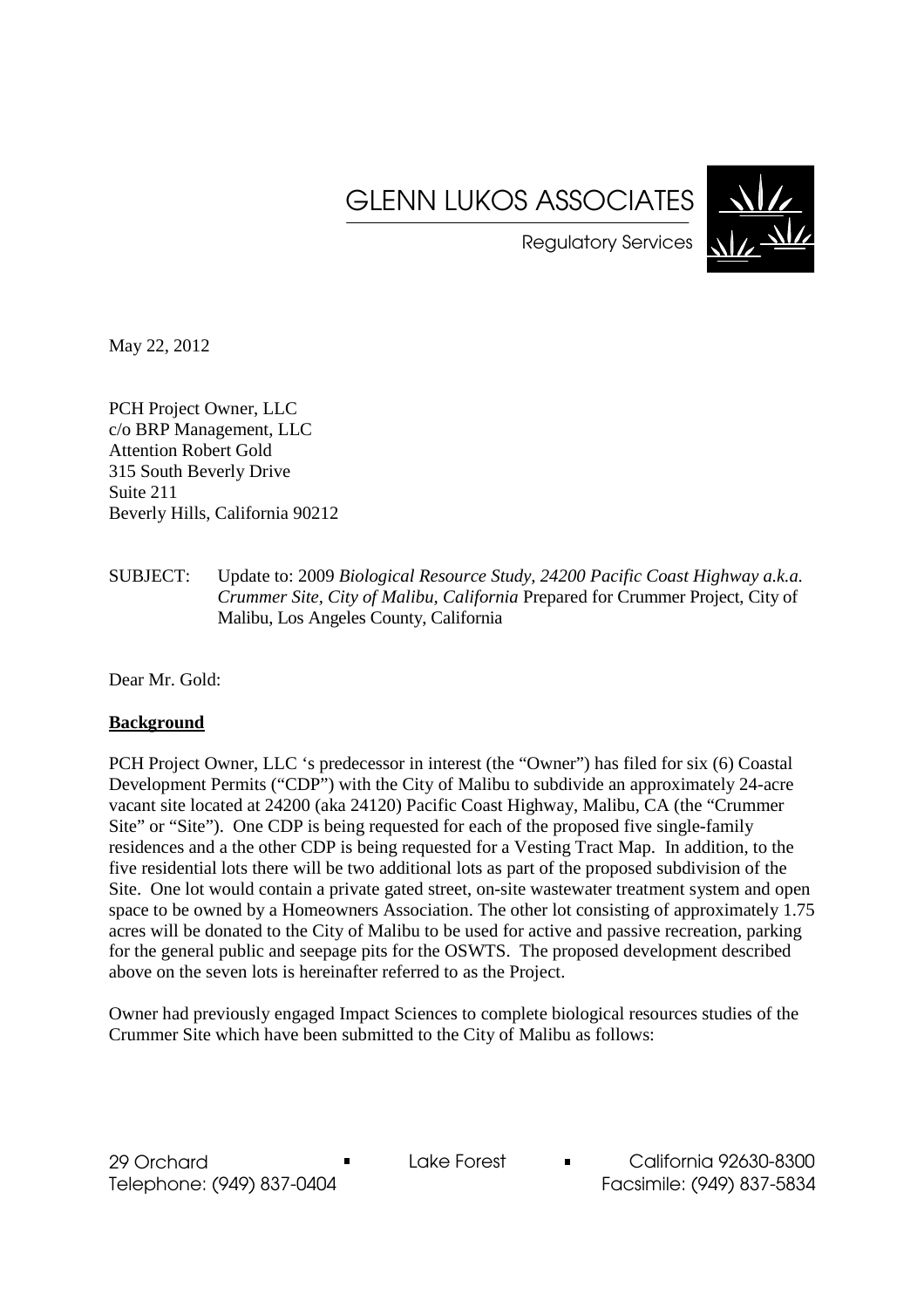- Impact Sciences. 2009. *Biological Resource Study, 24200 Pacific Coast Highway a.k.a. Crummer Site, City of Malibu, California* ("Biological Resource Study").<sup>1</sup>
- Impact Sciences. 2006. *Biological Resource Evaluation and Special-Status Plant Survey Results: Crummer Project Site, City of Malibu, California.*

In addition, GLA prepared a Jurisdictional Delineation Report of the two ephemeral drainages located on the Site, August 5, 2008, Revised August 26, 2008, ("Jurisdictional Report") which Report concluded that the Site did not contain streams that would be subject to the jurisdiction of US Army Corps of Engineers, California Department of Fish and Game or the California Coastal Commission.

In view of the fact that approximately three (3) years have passed from the date of the 2009 Biological Resource Study, the City of Malibu's Biologist, has requested that the Owner update the biological assessments in order to confirm the current Site conditions with respect to biological resources.

A biologist from Glenn Lukos Associates, Inc. (GLA) conducted an assessment of the biological resources on the Site to verify that conditions on the Site have not changed from the conditions set forth in the Biological Resource Study. Exhibit 1 depicts the location of the site and Exhibit 2 is a recent aerial photograph of the site with the project boundary.

## **SUMMARY OF RESULTS**

As explained in detail below, GLA has determined that conditions on the Site have not changed and the description of the biological resources provided by Impact Sciences in their Biological Resources Study remains accurate and the analysis of potential impacts is also accurate. With implementation of the proposed mitigation measures set forth by Impact Sciences, the Project would not result in significant impacts to biological resources.

## **METHODOLOGY**

-

In order to determine whether conditions on the Site are consistent with the conditions described in the Biological Resource Study, GLA Senior Biologist Tony Bomkamp first reviewed the Biological Resource Study followed by a Site survey on April 16, 2012. During the Site survey,

<sup>&</sup>lt;sup>1</sup> Impact Sciences. 2009. *Biological Resource Study, 24200 Pacific Coast Highway a.k.a. Crummer Site, City of Malibu, California.* It is also important to note, as explained by Impact Sciences, the *Biological Resource Study* incorporated the results of site surveys in 2006 and 2007 as well as previous surveys conducted by BonTerra in 1999, providing a substantial amount of information for the site relative to the biological resources present.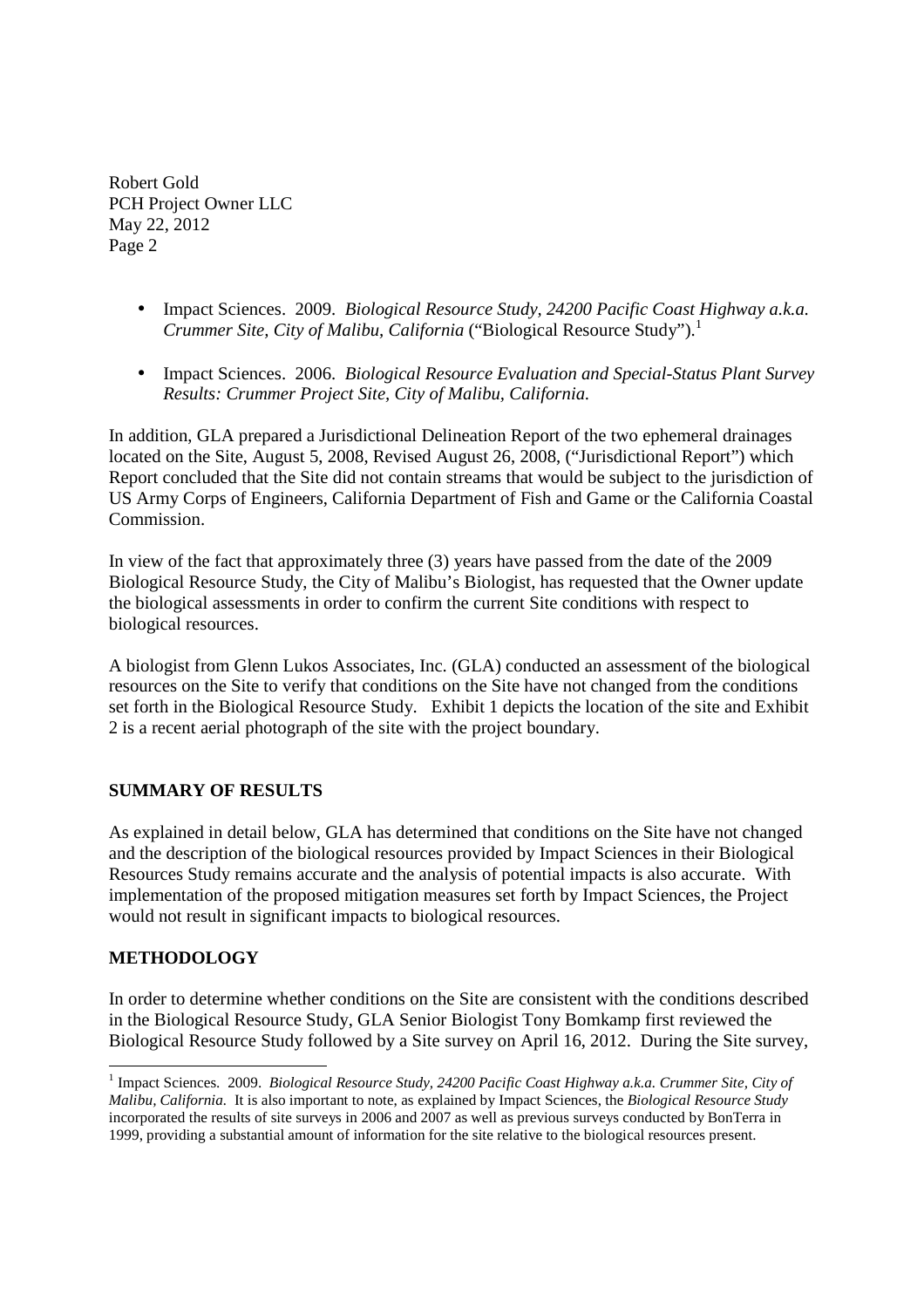the entire Site was walked in a careful manner so as to ensure visual inspection of the entire Site. Special focus was given to the eucalyptus trees on the Site, carefully examining each tree for both active and abandoned raptor nests as well as for perching or roosting raptors. During the Site visit, all of the plants and animals observed were recorded in field notes. The survey was conducted between 7:00 a.m. and 10: a.m. Temperatures ranged from 64 degrees at the start to 70 degrees at the completion of the survey. Wind was less than five miles per hour and visibility was high during the entire site visit.

## **RESULTS**

The *Biological Resource Study* addressed the following biological resources on the Crummer Site:

- On-Site Habitats and Plant Communities
- Common Wildlife
- Special-Status Biological Resources
	- o Special-Status Plants
		- o Special-Status Wildlife
- Protected Tree Resources
- Jurisdictional Resources
- Wildlife Movement Corridors
- Coastal Biological Resources

## **On-Site Habitats and Plant Communities**

Impact Sciences identified the following habitats or plant communities on the Crummer Site: Mixed Sage Scrub (1.35 acres), Coastal Sage Chaparral Scrub (7.75 acres), Non-Native Grassland (Disked areas) (14.56 acres), and Eucalyptus Trees (0.21 acre).

## **Mixed Sage Scrub (1.35 acres)**

Mixed sage scrub occurs along the northern boundary of the Site overlooking Pacific Coast Highway. This vegetation association is dominated by California sagebrush (*Artemisia californica*), black sage (*Salvia mellifera*), purple sage (*Salvia leucophylla*), ashy-laved buckwheat (*Eriogonum cinereum*), California buckwheat (*Eriogonum facciculatum*), toyon (*Heteromeles arbutifilia*, and a few individuals of southern California black walnut (*Juglans californica*). Based on the 2012 GLA Site visit, this community has not changed and the description in the 2009 *Biological Resource Study* remains accurate.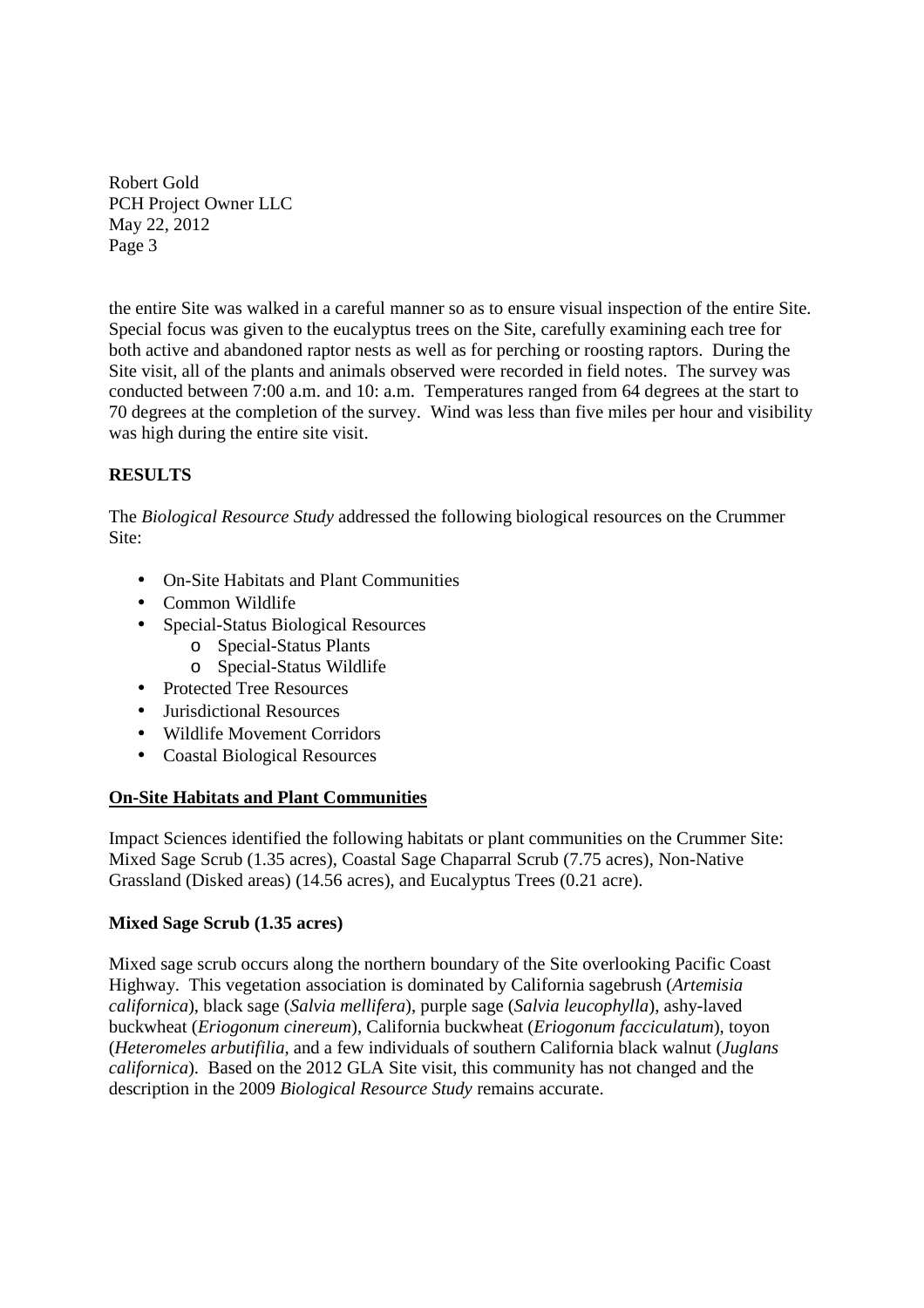## **Coastal Sage Chaparral Scrub (7.75 acres)**

Coastal Sage Chaparral Scrub occurs on the slopes of the two small ravines as well as on the east-facing slope and at the southeast corner of the Site. This vegetation association is dominated by California sagebrush (*Artemisia californica*), black sage (*Salvia mellifera*), purple sage (*Salvia leucophylla*), (*Baccharis pilularis*), laurel sumac (*Malosma laurina*), and giant wild rye (*Eleymus condensatus*). Based on the 2012 GLA Site visit, this community has not changed and the description in the 2009 *Biological Resource Study* remains accurate.

## **Non-Native Grasslands (14.56 acres)**

Non-native grasslands cover the majority of the Site and include a substantial component of nonnative Mediterranean grasses as well as a variety of forbs. Essentially all of the species within this land cover are considered weeds and are non-native. Species observed include slender wild oats (*Avena barbata*), ripgut (*Bromus diandrus*), false brome (*Brachypodium distachyon*), Mediterranean barley (*Hordeum murinum leporinum*), rattail fescue (*Vulpia myuros*), tocalote (*Centaurea melitensis*), summer mustard (*Hirschfeldia incana*), black mustard (*Brassica nigra*), terracina spruge (*Euphorbia terracina*), and fillaree (*Erodium botrys*). Occasional native species occur including purple needlegrass (*Stipa pulchra*), narrow leaved milkweed (*Asclepias fascicularis*), and telegraph weed (*Heterotheca grandiflora*); however, these natives comprise less than an estimated two-percent of the total cover within the Non-Native Grasslands .

## **Eucalyptus Trees (0.21 acres)**

Approximately five mature bluegum eucalyptus trees (*Eucalyptus globulus*) occur along the northwestern boundary of the Site overlooking Pacific Coast Highway.

The blue gum eucalyptuses are generally mature and appear to be potential raptor nesting areas based on structure. The potential fitness of these trees is at least partially reduced due to their proximity to Pacific Coast Highway. No active or abandoned raptor nests were detected during the Site survey, which included checking each tree methodically for nests.

## **Common Wildlife**

Impact Sciences reported that the mixed sage scrub and coastal sage chaparral scrub plant communities, and to a lesser extent the non-native grassland, may provide habitat for several common wildlife species known to occur in the region. However, as a consequence of previous human disturbance on the Site (i.e., disking) and adjacent land uses such as Pacific Coast Highway, Malibu Bluffs Park, and Malibu Road, the number of terrestrial wildlife species expected to occur on the Site is low. Species observed or expected are common and widespread.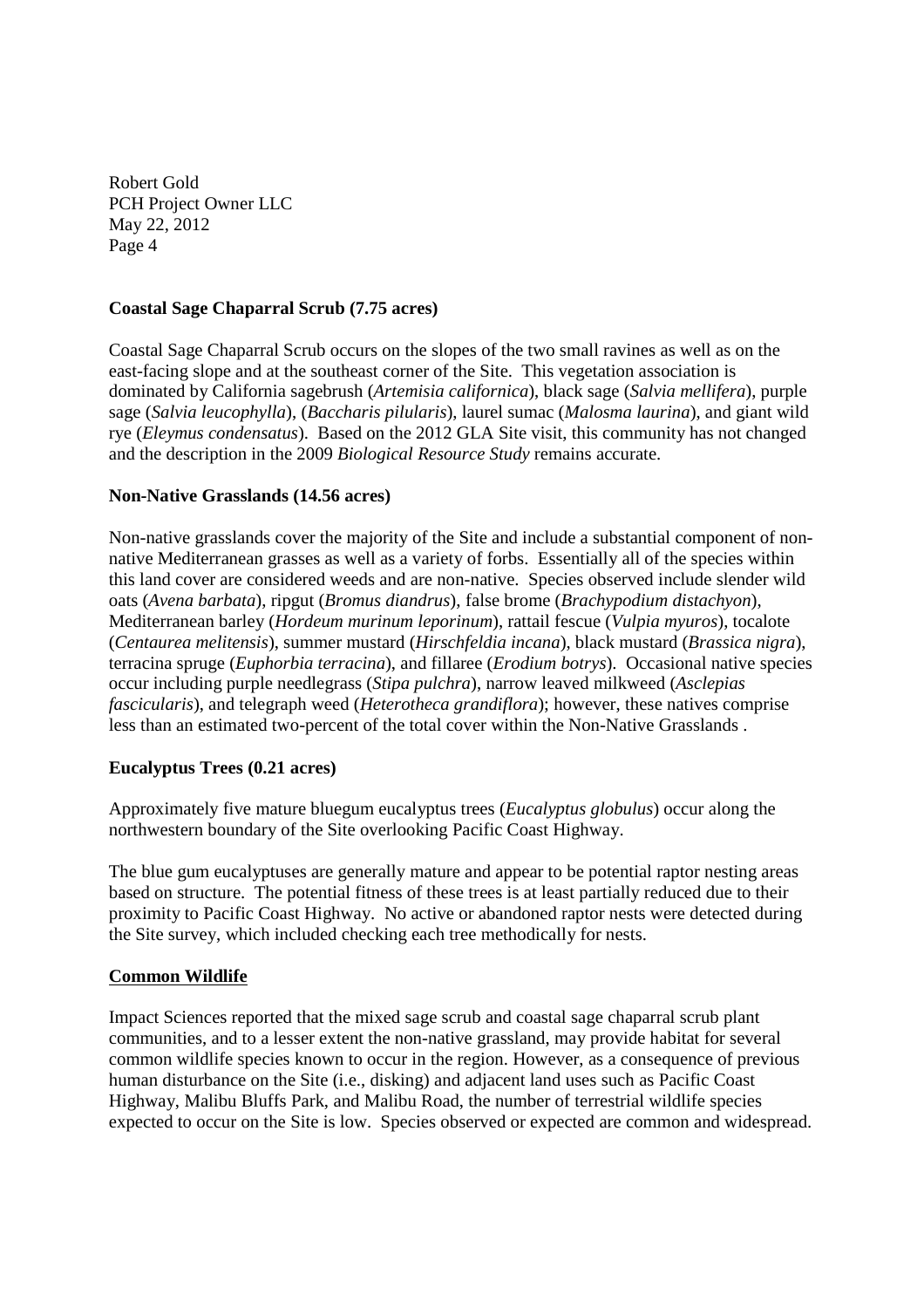Impact Science determined that due to these factors, the potential for special-status wildlife on the Site is limited. GLA concurs with Impacts Sciences' conclusions with respect to specialstatus wildlife on the Site.

## **Reptiles**

Impact Sciences determined that several common reptile species also have the potential to occur on the Site. Based on our review, GLA concurs. Reptiles observed on Site during various field surveys include side-blotched lizard (*Uta stansburiana*) and western fence lizard *(Sceloporus occidentalis).* Additional common species with the potential to occur within the Site, although they were not observed during any of the field surveys conducted by Impact Sciences in 2006 and 2007 or GLA 2012, include southern alligator lizard *(Elgaria multicarinatus),* gopher snake *(Pituophis melanoleucus),* common kingsnake *(Lampropeltis getulus),* and southern Pacific rattlesnake *(Crotalus viridis helleri)*.

## **Mammals**

Impact Sciences determined that only a limited number of common mammals are likely to occur on or in the vicinity of the Site, due to its disturbed condition and due to adjacent land uses. Common mammals either directly observed or for which diagnostic sign was detected during surveys of the Site include California ground squirrel, brush rabbit *(Sylvilagus bachmani)*, and coyote (scat) *(Canis latrans).* Other mammal species with the potential to occur, although they were not observed during any of the field surveys conducted by Impact Sciences in 2006 or 2007 and GLA in 2012, include Virginia opossum*(Didelphis virginiana)*, common raccoon *(Procyon lotor)*, striped skunk *(Mephitis mephitis)*, long-tailed weasel *(Mustela frenata),* ornate shrew *(Sorex ornatus),* broad-footed mole *(Scapanus latimanus),* western harvest mouse *(Reithrodontomys megalotis),* deer mouse *(Peromyscus maniculatus),* California mouse *(Peromyscus californicus),* brush mouse *(Peromyscus boylii),* and California vole *(Microtus californicus)*. Non-native mammal species including house mouse *(Mus musculus),* Norway rat *(Rattus norvegicus),* and black rat *(R. rattus)* also may occur on Project Site. None of these are special-status species. GLA concurs with Impact Sciences' conclusion with respect to mammals on the Site.

## **Birds**

The Site has the potential to provide foraging, roosting, and nesting habitat for a variety of common native bird species such as European starling (*Sturnus vulgaris*), house finch (*Carpodacus mexicanus*), rock pigeon (*Columbia livia*), mourning dove (*Zenaida macroura*), northern mockingbird (*Mimus polyglottos*), western scrub- jay (*Aphelocoma californica*), Anna's hummingbird (*Calypte anna*), American crow (*Corvus brachyrhynchos*), bushtit (*Psaltriparus*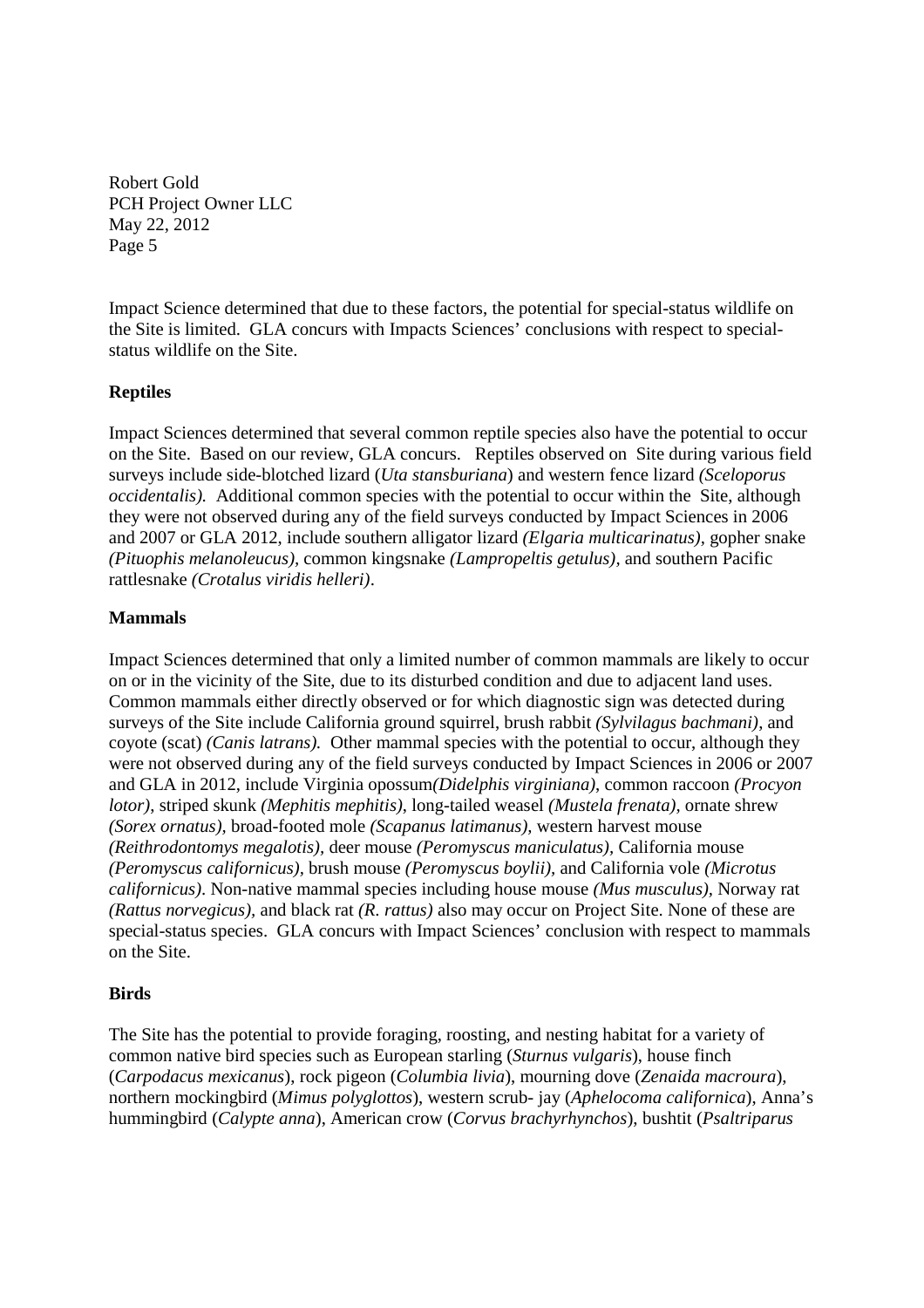*minimus*), California towhee (*Pipilo crissalis*) and lesser goldfinch (*Carduelis psaltria*). Impact Science determined that all of these are common and there is no habitat on the Site for specialstatus species and very limited potential for occurrence of any special-status avifauna and GLA concurs.

## **Special-Status Biological Resources**

Special-status biological resources are separated into plants and animals as addressed below.

## **Special-Status Plants**

Impact Sciences and/or GLA identified the following plant species that have potential to occur based on historic occurrences in the vicinity and based upon habitat characteristics: Braunton's milk-vetch (*Astragalus brauntonii*), Catalina mariposa lily (*Calochortus catalinae*), Plummer's mariposa lily (*Calochortus plummerae*), Parry's spineflower (*Chorianthe parryi* var. *parryi*), Dune larkspur (*Belphinium parryi* ssp. *blochmaniae*), Southern California walnut (*Juglans californica*), and chaparral nolina (*Nolina cismontana*).

Two special-status plants have been detected on the Site: Catalina mariposa lily and the Southern California black walnut (both are CNPS List 4 species). Both of these species occur within areas of scrub habitat that are outside of the Project's grading and will be avoided.

## **Special-Status Wildlife**

Impact Sciences identified the following species that have potential to occur on the Site based on historic occurrences in the vicinity and based upon habitat characteristics: Monarch butterfly (*Danaus plexippus*), California mountain kingsnake (*Lampropeltis zonata pulchra*), coast horned lizard (*Phrynsoma coronatum blainvilli*), coast patch-nosed snake (*Salvadora hexalepis virgultea*), Bell's sage sparrow (*Amphispiza belli belli*), and San Diego desert woodrat (*Neotoma lepida intermedia*). (The Southern California rufous-crowned sparrow (*Aimophila ruficeps canescens*) was also identified; however, subsequent to the date of the Biological Resource Study this species was removed from the list of Special Concern species in California).

Impact Science determined that the Monarch butterfly has no potential to occur on the Site while the remaining special-status wildlife species identified to have potential to occur on the Site were determined to have low potential to occur on the Site. GLA generally concurs with Impact Sciences conclusion. However, we believe that there is no potential for Bell's sage sparrow due to the lack of large areas of contiguous sage scrub or chaparral on the Site and GLA believes there is no potential for the coast horned lizard due to the lack of suitable sandy soils on the Site.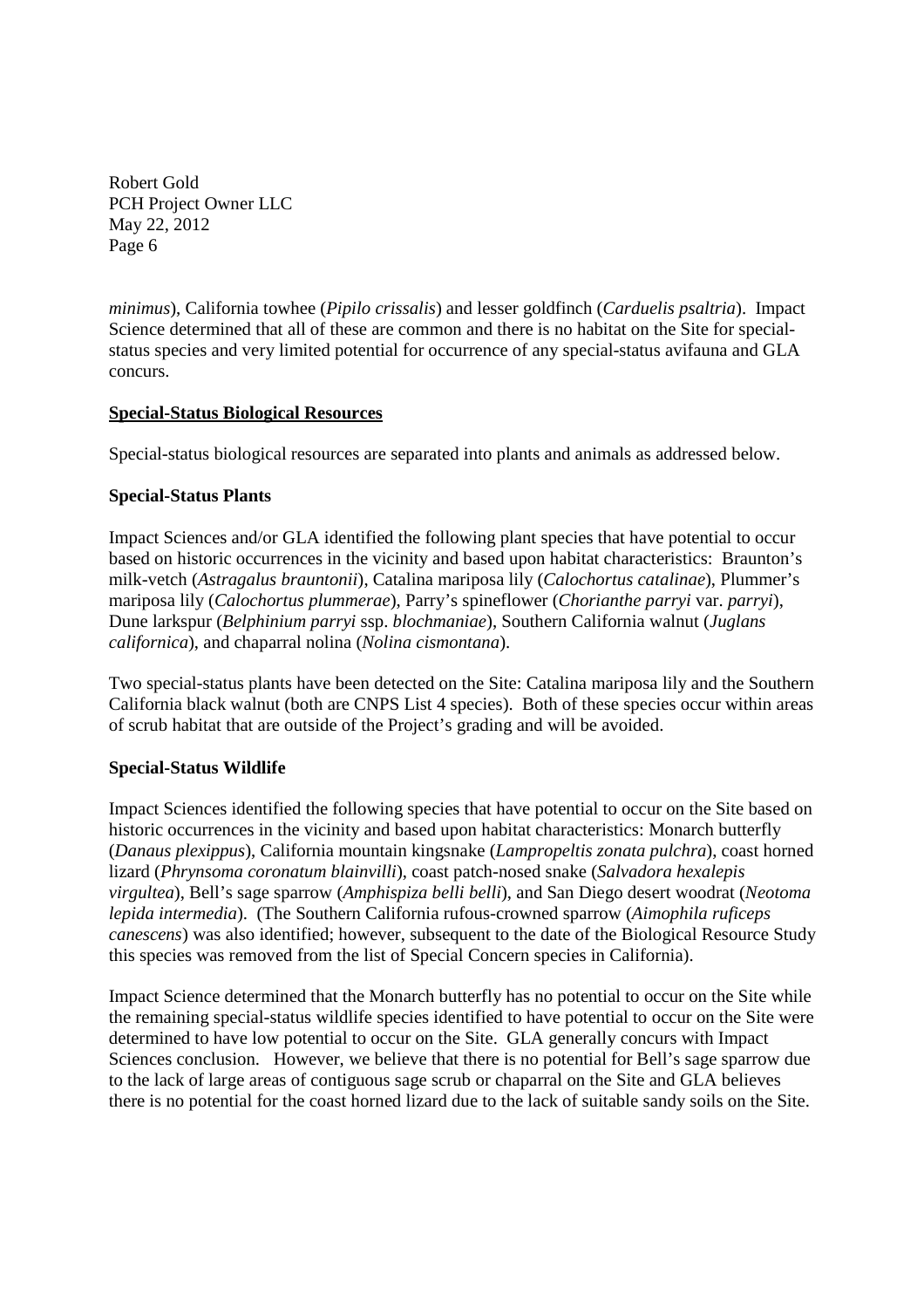## **Protected Trees**

Impact Sciences identified six individual California black walnuts on the Site that would be subject to the City's native tree protection ordinance. All of the walnuts occur in areas that will not be impacted by the Project as depicted on Figure 9 of the *Biological Resources Study*.

#### **Jurisdictional Resources**

The City of Malibu GIS Database depicts no streams within the Site. There are two erosion channels located on the Site; however, there is no resource dependent riparian vegetation present and only elements of the coastal sage chaparral scrub community are present on the Site. The proposed area of development for the Project would not disturb or impact either of these channels. Moreover, an approximately 100-foot buffer would be incorporated between the developed portions of the Site and these two on-site erosion features (See Figure 2 of the Biological Resources Study). No wetlands relating to Section 4.4.3 of the Malibu LIP (page 126) occur on the Site. In addition, GLA's Jurisdictional Report concluded that the Site did not contain streams that would be subject to the jurisdiction of US Army Corps of Engineers, California Department of Fish and Game or the California Coastal Commission. Runoff generated from the Site would be diverted into a water quality treatment system, to be constructed as part of the Project, prior to discharge from the Site. Some runoff will be directed north to Pacific Coast Highway.

The Pacific Ocean to the south of the Site is traditional navigable water and is regulated by the U.S. Army Corps of Engineer and the California Coastal Commission. Runoff generated from the Site will be diverted, in compliance with the National Pollutant Discharge Elimination System (NPDES) requirements, into water quality treatment system to be constructed as part of the Project prior to discharge from the Site. Currently the storm water runoff is untreated prior to discharge from the Site.

## **Wildlife Movement Corridors**

Impact Sciences determined that the Site does not provide a corridor for wildlife movement to and from adjacent sites, because the Site occurs in an area with residential development and the following additional constraints: the "Pacific Ocean to the south, PCH to the north, with Winter Mesa Drive and Malibu Bluffs Park to the west, the vacant tow yard facility to the east, a Malibu retail center further to the east and the Pepperdine University campus to the northwest across Pacific Coast Highway." Impact Sciences further determined "that potential wildlife movement to or from the remnant open space west of Malibu Bluffs Park and south of PCH would occur through Puerco Canyon to the northwest" and that "core wildlife habitat areas exist to the north of PCH and the band of urban development that parallels the highway through most of the City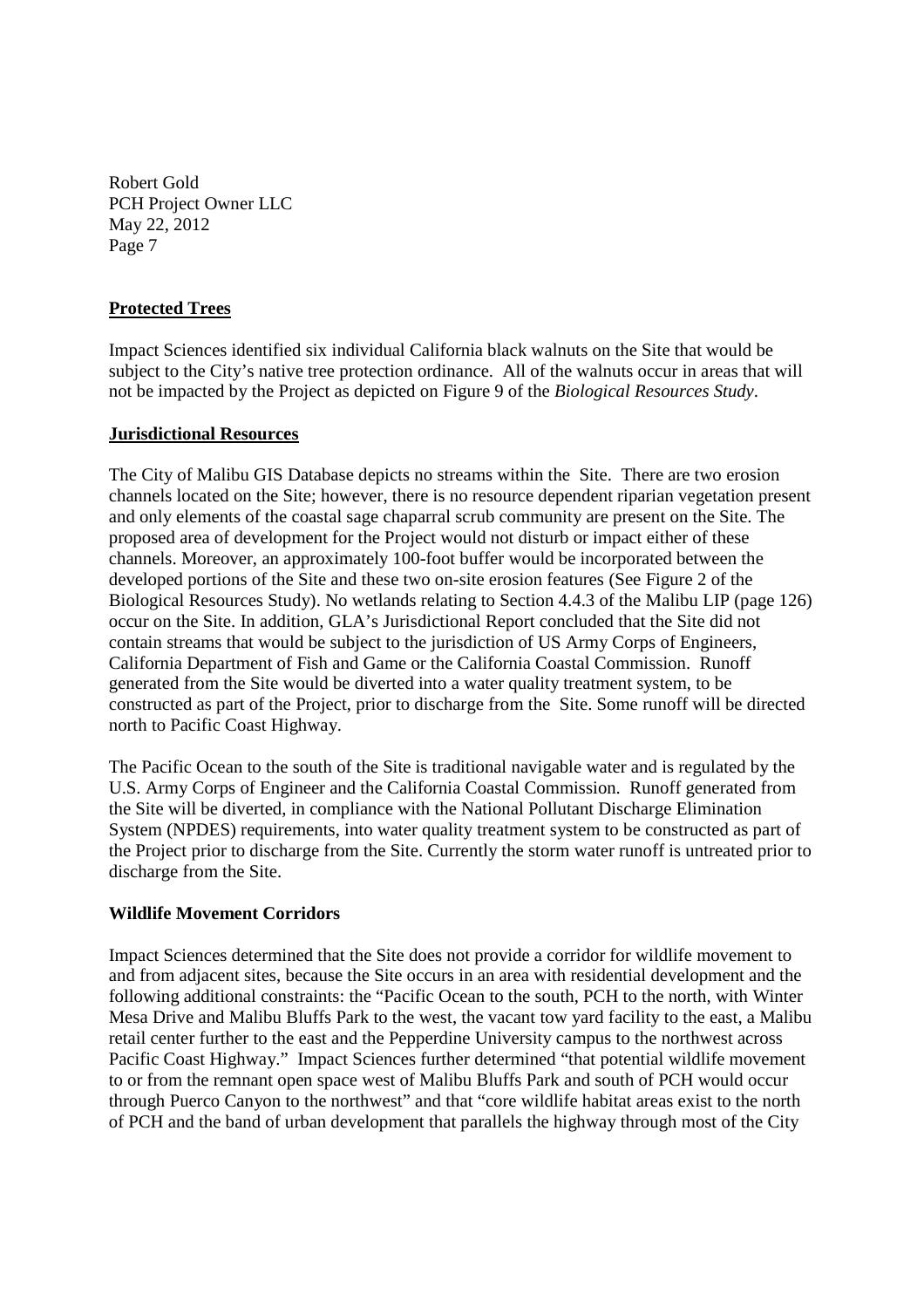of Malibu." As such, it was determined by Impact Sciences, and GLA concurs, that migration or movement of mammalian species to and from large open space areas in the Project region is not expected to occur through the Site and no sign of the Site being used as a corridor was observed at the time of either the 2006, 2007, or 2012 surveys.

## **Coastal Biological Resources**

The City of Malibu's Local Coastal Program LIP GIS database does not depict any environmentally sensitive habitat area (ESHA) on the Site. The Site does not support any biological resources that can be considered to be rare, especially valuable, and easily disturbed or degraded by human activities or the proposed development of the Site. As observed by Impact Sciences and confirmed by GLA, the southern, southwestern, eastern and northern boundaries of the Site contain native plant communities; however, no special-status species covered by the Malibu LIP were observed on the Site. The Catalina mariposa lilies located near the eastern boundary are CNPS List 4, as is the Southern California black walnut, both of which are located in areas that will not be affected by Project grading.

The City of Malibu's Local Coastal Program LIP GIS database depicts ESHA to the southwest of the Site. This ESHA is identified in the City's LCP on "ESHA Overlay Map: 3, Dan Blocker to Malibu Pier". The proposed Project would have no direct impacts on this identified ESHA and the development footprint has been designed to be approximately 200 feet from the off-site designated ESHA.

## **POTENTIAL IMPACTS**

## **Impacts to Habitats and Plant Communities**

Impacts to habitats and plant communities are set forth below.

## **Mixed Sage Scrub**

As noted, the mixed sage scrub is limited to the north-facing slope overlooking Pacific Coast Highway and represents an isolated fragment of scrub covering 1.35 acres. Approximately 0.52 acre of the 1.35 acres would be affected by the Project. Impact Sciences did not find this impact to be significant. Given the fragmented character of this habitat and its proximity to Pacific Coast Highway, which reduces the overall habitat value of this linear patch of scrub, the loss of 0.52 acre would not be considered significant. GLA concurs that the loss of 0.52 acres would not be significant.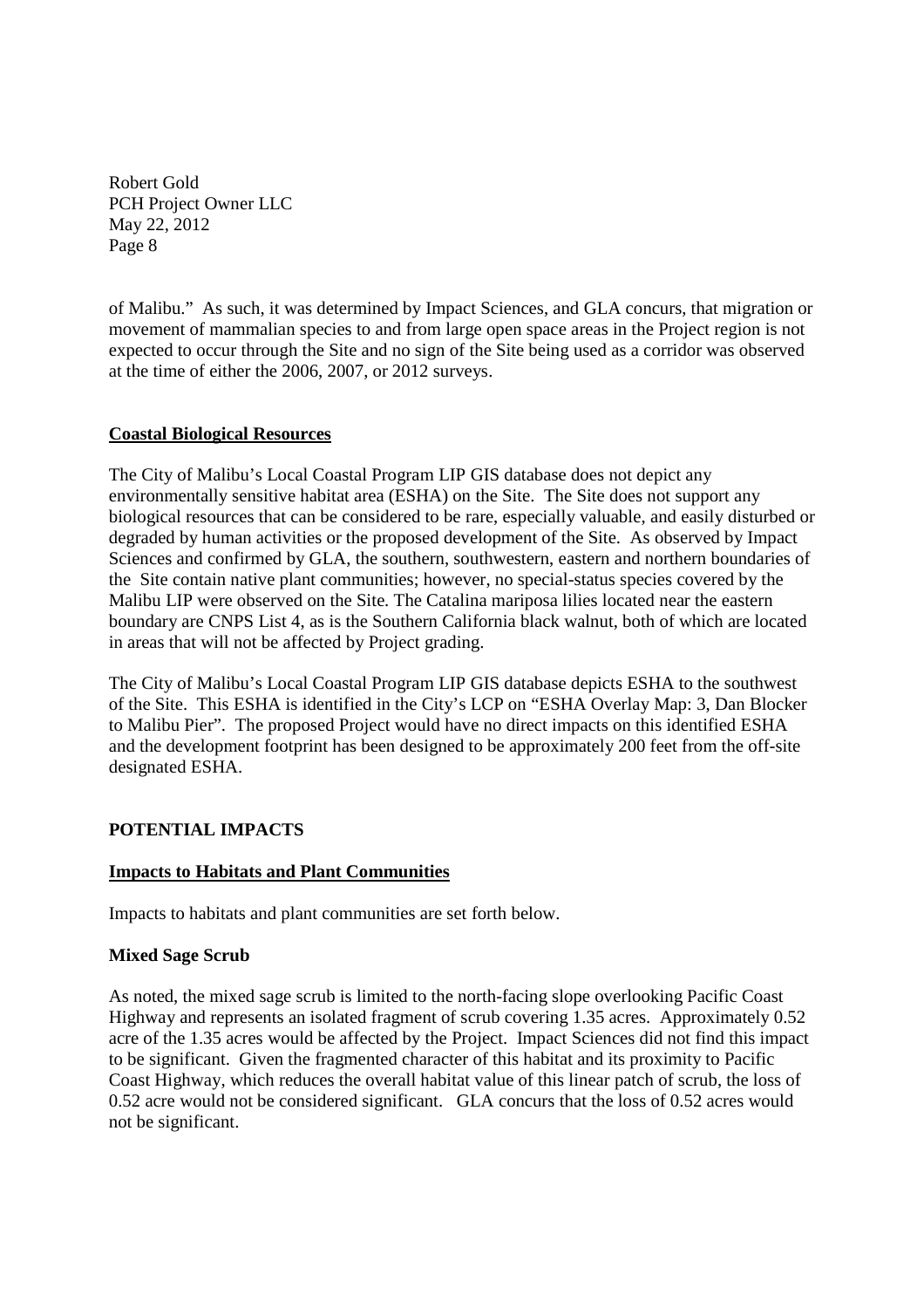## **Coastal Sage Chaparral Scrub**

Because this plant community is located on the slopes of the erosional features/ravines and at the southeast corner of the Site, impacts are limited to only 0.43 acre of the 7.75 acres present on site (or about six percent). Impact Sciences did not find this impact to be significant, presumably due to the limited area of impact totaling 0.43 acre of coastal sage chaparral scrub. GLA concurs that this limited impact would not be considered significant.

## **Eucalyptus Trees**

While Eucalyptus trees are considered non-native invasive species, they can support nesting raptors. Nevertheless, there is no evidence of active or prior raptor nesting on the Site during the 2006, 2007 and 2012 surveys. The Project would impact 0.12 acre of the 0.21 acre of eucalyptus on the Site. This impact would not be considered significant.

## **Non-Native Grassland**

The Project will impact 11.76 of the 14.56 acres of non-native grassland. The non-native grassland does not support any special-status species and consists almost entirely of non-native species. Impacts to the non-native grassland would not be considered significant.

## **Special-Status Biological Resources**

Based on surveys in 2006, 2007 and 2012, the Project will not impact any special-status plants or animals. Impact Sciences determined that there is very limited potential for Braunton's milkvetch to occur on the Site and that should it occur, such impacts would be considered to be significant. GLA did not observe Braunton's milk vetch during its 2012 Site survey and does not believe that there is any potential for this species to occur due to the disturbed character of the site. Nevertheless, in an abundance of caution, with mitigation measure MM-1 the potential for such impacts would be reduced to less than significant.

No other significant impacts, associated with the Project were identified by Impact Sciences, with the exception of potential impacts to nesting birds if occupied vegetation is removed during the breeding season. With the proposed mitigation measures MM-5 and MM-6, any potential impacts to nesting birds would be reduced to less than significant.

While the southern California black walnut trees mapped by Impact Sciences will not be impacted by the Project, in order to ensure the long-term health and persistence of these trees a management plan will be prepared.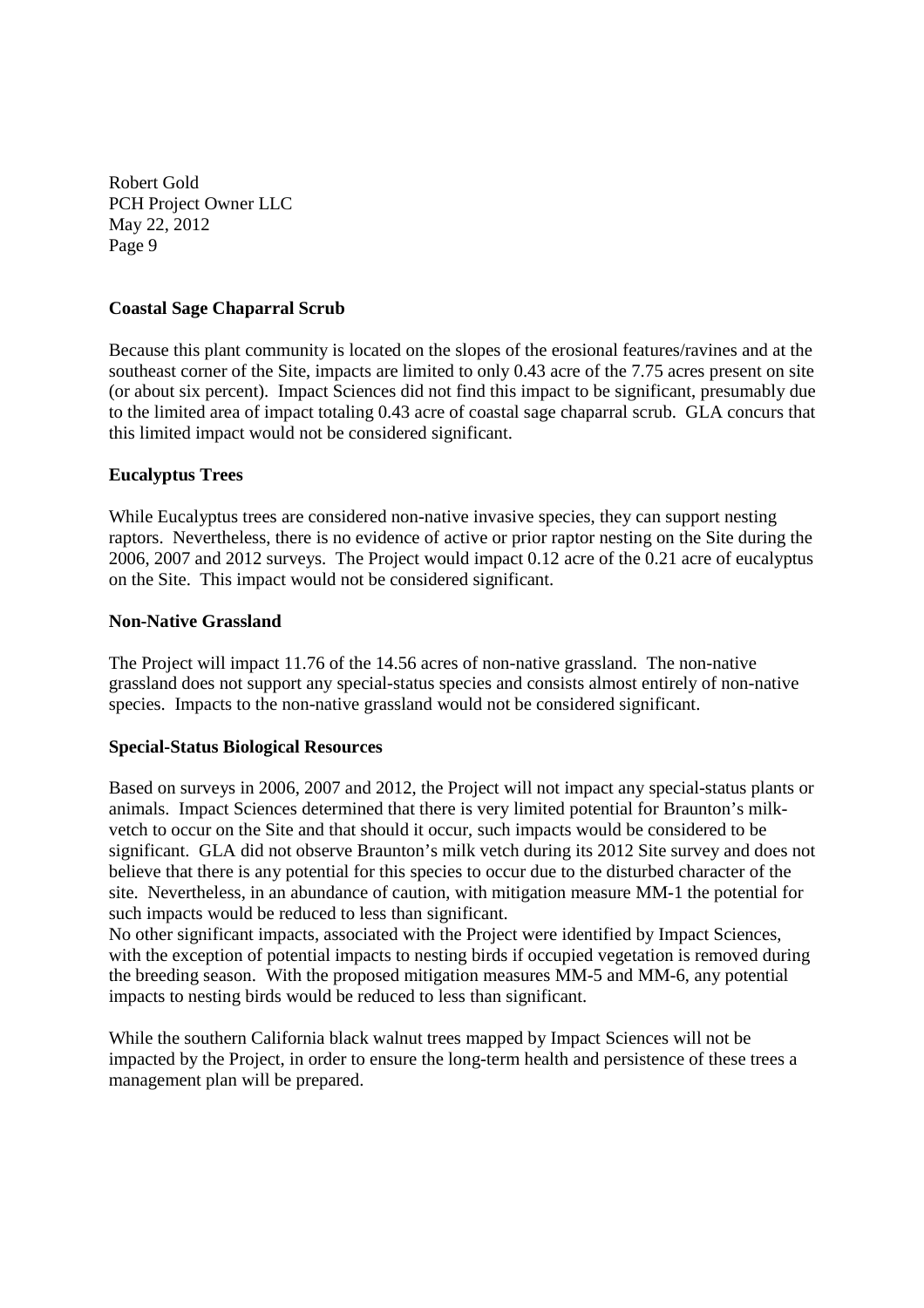## **Cumulative Impacts**

Impact Sciences determined that the Project would not result in significant cumulative impacts on biological resources. Based on GLA's review of the Site, we concur that the Project would not result in significant cumulative impacts to biological resources.

## **PROPOSED MITIGATION MEASURES**

GLA has reviewed the Mitigation Measures MM-1 through MM-6 in the Biological Resource Study and concurs that with implementation of these measures any potential impacts associated with the Project would be reduced to less than significant.

## **CONCLUSION**

GLA has determined that conditions on the Site have not changed and the description of the biological resources provided by Impact Sciences in their Biological Resources Study remains accurate and the analysis of potential impacts is also accurate. With implementation of the proposed mitigation measures set forth by Impact Sciences, the Project would not result in significant impacts to biological resources.

If you have any questions regarding the findings set forth in this report, please contact me at (949) 837-0404 ext. 41.

Sincerely,

GLENN LUKOS ASSOCIATES, INC.

Tony Bowland

Tony Bomkamp Senior Biologist

S:0784-3\_Biological Resources Update\_052212.doc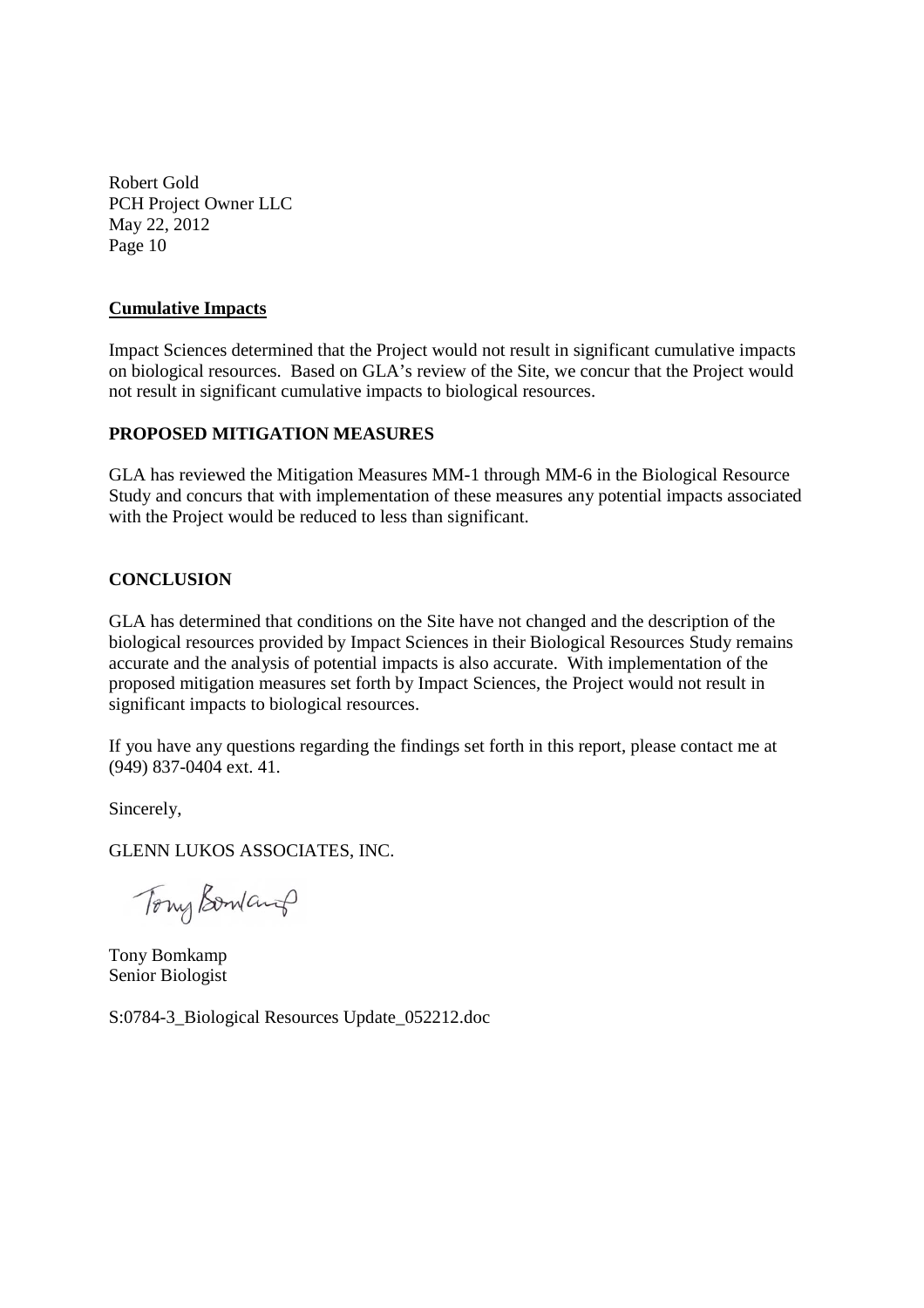

Project Location Map

Exhibit 1